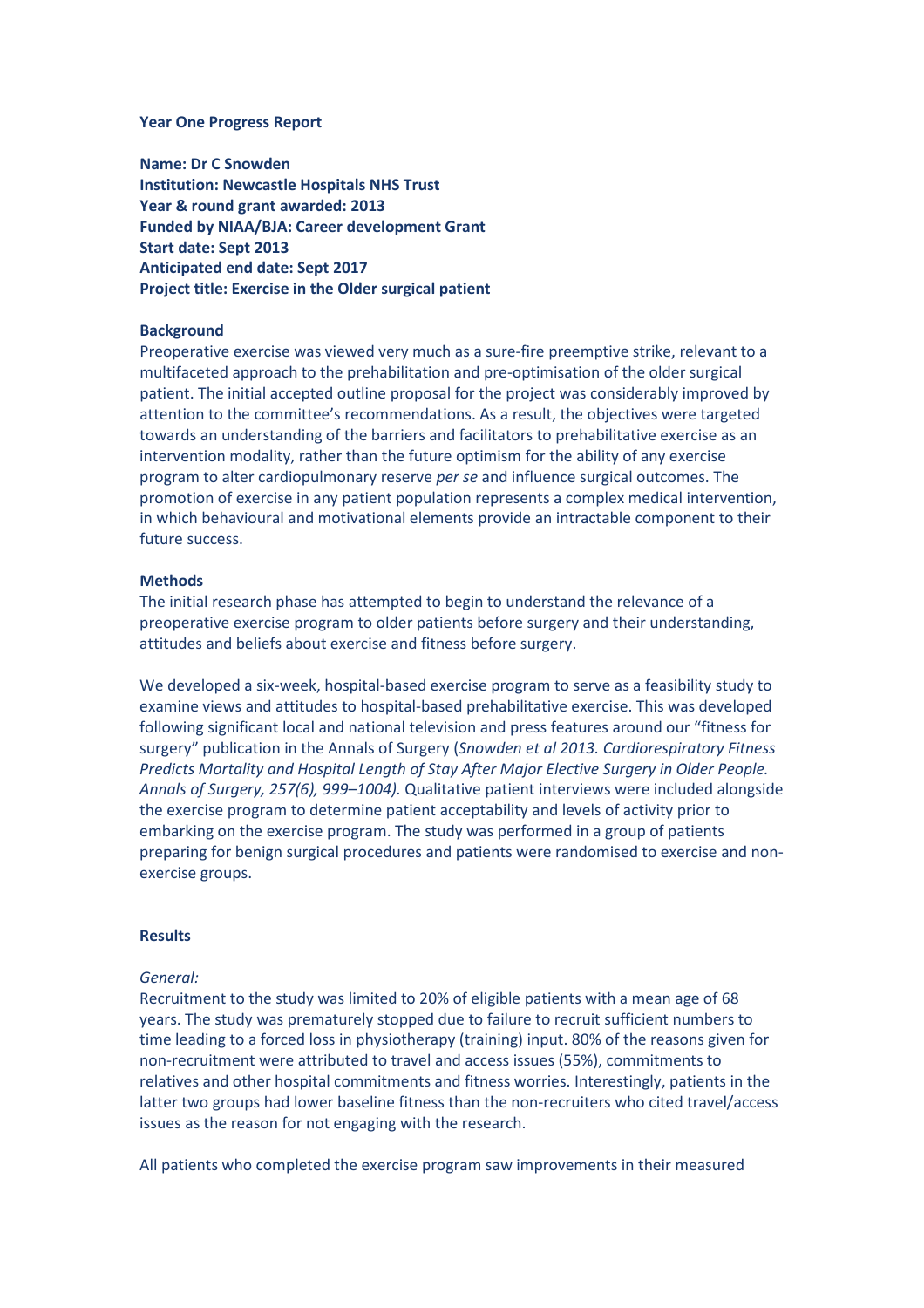cardiorespiratory function although the magnitude of improvement was variable. Functional improvements plateaued within 4 weeks of exercise commencement and there was minimal change from 4 to 6 weeks.

### *Qualitative Results and Conclusions*

Our overriding clinical belief that improvement in physical fitness before surgery should be high on the preoperative patient agenda is clearly at odds with older patients views, at least for this benign surgical cohort. Recruitment levels were low, at only 20% of those patients eligible for the study. This emphasises the need to clearly understand the barriers to preoperative exercise initiation and uptake in this group. It was clear that the recruited patients represent a polar opposite to those non-recruited patients in terms of engagement with the exercise therapy research.

Patients that did engage and that underwent exercise therapy indicated an understanding of the relevance of physical fitness before surgery and believed that taking part in a preoperative exercise programme would indeed reduce their own surgical risk. Attending the gym three times a week over a 6-week period was acceptable, although it was suggested that a shorter intervention might be preferable. The hospital environment was viewed as the most appropriate venue for program delivery. Once committed to the program, the compliance rate was acceptable with the entire group completing 80% of the total number of visits.

Reassuringly, the reported reasons given for not being involved in preoperative exercise, were mainly practical issues related to travel difficulties and other commitments including repeated clinical visits for appointments and therapies (e.g. dialysis) and in some cases issues around providing relief from their carer's role for dependent relatives. Of course these comments may simply hide other important issues related to patient motivation and self-efficacy. The relevance of reduced baseline functional reserve in those patients admitting to non-recruitment due to commitments and fitness worries, in comparison with normal reserve in those citing travel/access issues, support the need to investigate selfefficacy as a component of poor exercise engagement. It was also interesting to report that although an ethical amendment allowed us the permission to interview eligible patients who did not engage with the research, no patient was willing to be interviewed.

Ensuring adherence and recruitment to an exercise program may be far more important to the success or failure of the program than the exercise modality itself. Indeed what we are trying to achieve in an exercise program may be far too prescriptive for surgical patient requirements. Interestingly, in the present study, the Hawthorne effect came into play, in that at least two of the patients randomised to the non-exercise group were motivated to start their own unsupervised exercise programs and with this motivation came significant improvements in cardiorespiratory reserve.

Rather than surgery being a cue to improve preoperative fitness, maybe the mere definition of a fitness level through cardiopulmonary testing, could promote an awareness of preoperative fitness and be the motivational trigger for an initial increase in activity levels in the first instance. Patients will vary in both their requirements and motivation which themselves can be used to tailor the individualized exercise therapy. The date of surgery, given in advance, could be used as the goal for an improvement in physical activity, which may more implicitly (rather than explicitly) give rise to an improvement in cardiorespiratory reserve prior to surgery.